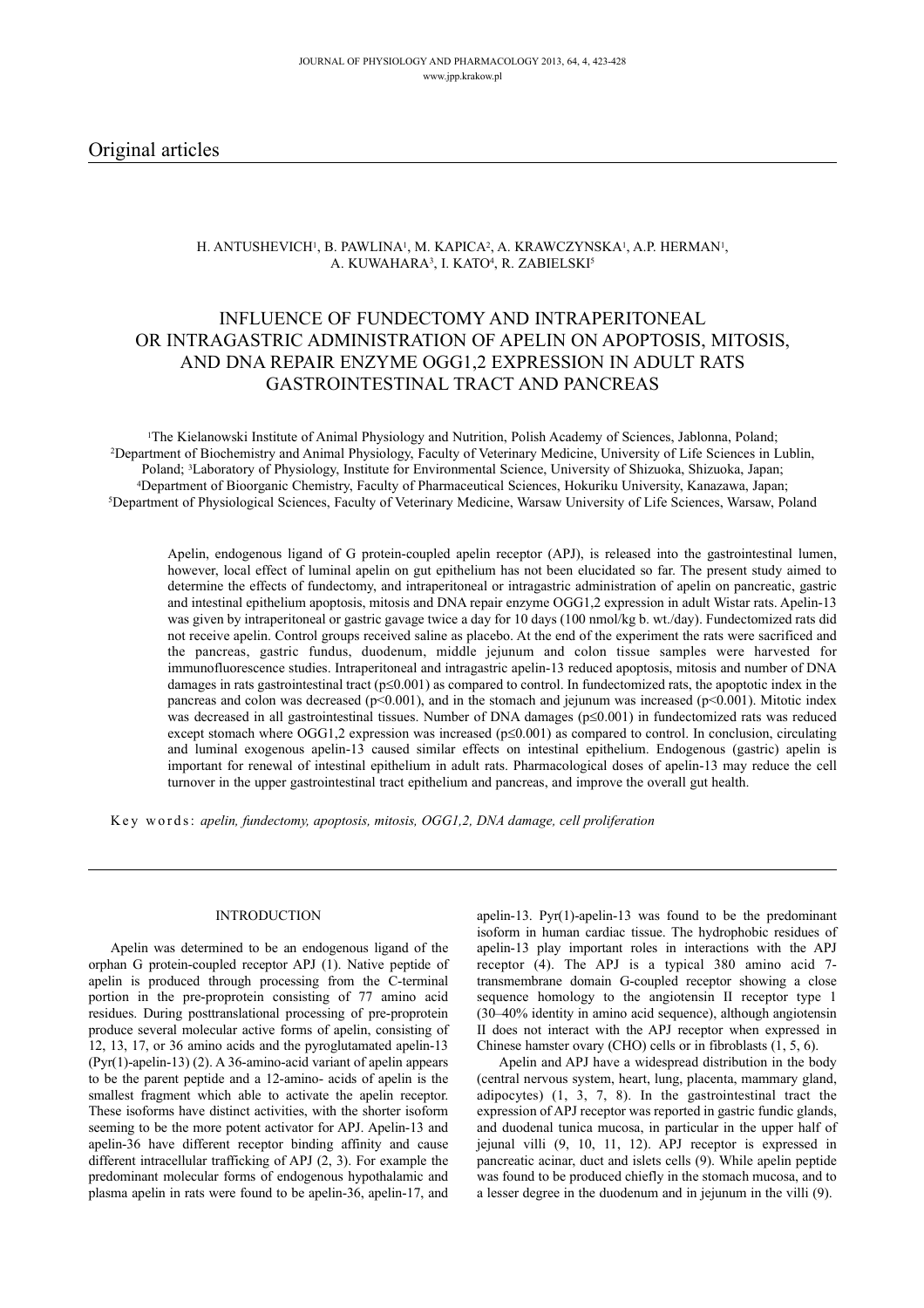Apelin is involved in various physiological functions, such as regulation of homeostasis and food intake (13), stimulates cholecystokinin (CCK) secretion and inhibits the insulin response to intravenous glucose in mice fed high-fat diet (14). Apelin stimulates cardiovascular system development and cardiac muscle contraction, reduction of blood pressure (15, 16) and modulation of the pituitary hormone secretion (13). On cellular level apelin stimulates gastric cells and human vascular smooth muscle cells proliferation (17), promotes angiogenesis (18), suppresses apoptosis in osteoblastic cell line MC3T3-E1 (19), and protects against cardiomyocyte apoptosis (19). However, the effect of apelin on the renewal process of the intestinal mucosa has not been elucidated so far.

The present study aimed to determine the effect of either elimination of endogenous or administration of exogenous apelin. Elimination of a part of circulating apelin pool was achieved by fundectomy. Repeated intragastric or intraperitoneal infusions of apelin were performed to observe the effect of apelin on intestinal epithelium mitosis (expression of Ki67, apoptosis (expression of active caspase-3) and DNA repair (expression of OGG1,2) markers in adult Wistar rats.

#### MATERIAL AND METHODS

#### *Fundectomized animals*

Animal studies have been approved by the Local Ethical Committee. Total, 12 Wistar rats weighing  $200 \pm 10$  g were used. Animals were housed in a light and temperature-controlled room with free access to laboratory food and tap water. The night before fundectomy, the rats received a half of their daily food intake. The surgery comprising of partial removal of the gastric fundus was performed in 6 rats under general anaesthesia with atropine sulfate, s.c., 0.15 mg/kg body weight, b. wt, (Polfa, Poland); 2% xylasine, s.c., 3 mg/kg b. wt., (Rometar, PPHU INEX, Poland); and ketamine, s.c., 25 mg/kg b. wt., (Bioketan, Biowet, Poland) supported by local anesthesia with lidocaine, 0.003 mg per stomach (Polfa, Poland) injected into the gastric fundic tissue. A major portion of the gastric fundus was cut off thereby preserving a small portion on the smaller curvature. The remaining stomach was sutured with the two layers of nonabsorbable sutures and laparotomy was closed. The rats from control group (n=6) were "sham operated", it means that animals underwent sham laparotomy involving exposure of the gastrointestinal tissues and gentle palpation for ca. 20 min (20). Antibiotics (Amoxycillin s.c., 150 mg/kg b. wt.; Betamox, Biowet, Poland) were administered intramuscularly after the surgery and repeated after 48 hours. Rats received only little water with glucose on the first postoperative day. After the surgery, rats gradually returned to normal ratios of feed and water within a week and started to gain their body weight. During experiment fundectomized rats did not receive apelin infusions.

### *Non-operated animals*

The animals were housed in a light- and temperaturecontrolled room with free access to standard food and water. A total of 24 Wistar male rats  $(200 \pm 10$  g of body weight) were used. During the experiment, the animals were divided into two controls and two experimental groups of 6 rats in each group. Synthetic apelin-13 (Hokuriku University, Japan) was given by gastric gavage or by intraperitoneal injection twice a day for 10 days (100 nmol/kg b. wt./day). Control group received physiological saline as placebo.

At the end of the experiment, the fundectomized and nonoperated rats were checked for body weight and sacrificed with

barbiturate overdose. For immunofluorescence analyses the following tissues were taken from non-operated rats: pancreas, whole tissue mid-duodenum, mid-jejunum, and colon segments and whole tissue part of gastric fundus. From fundectomized rats a whole tissue part of the stomach nearby surgery line was collected. The tissues were immediately embedded in OCT embedding matrix (Cell Path, UK) and were put into liquid nitrogen. Before further analyses, the frozen tissues were cut into 15 µm cross sections using cryostat (Jung CM 1500, Leica Instruments GmBH, Nussloch, Germany), and were mounted on silanized microscope glass slides (Sigma, USA). The slides were stored in –80°C until immunofluorescence analyses.

### *Immunofluorescence analyses*

For determination of Ki-67 (mitosis marker), active caspase-3 (apoptosis marker), and OGG1,2 (DNA repair marker) expressions, the cross sections were fixed in cold  $(-20^{\circ}C)$ acetone for 10 min, rinsed 3 times in PBS and blocked at room temperature for 1 hour with 1% BSA/PBS (Sigma, USA). For determination of Ki-67 and active caspase-3 expression, the slides were incubated in darkness with, respectively, Ki-67 and Cas-3 antibody (1:500, BD) conjugated with dye fluorescein isothiocyanate (FITC) for 1 hour at room temperature; for determination of OGG1,2 expression the slides were incubated with primary polyclonal goat anti-human and anti-rabbit OGG1,2 antibodies (dilution 1:300, Santa Cruz Biotechnology, Alab, USA). After 1 hour incubation the slides were washed 3 times with PBS, and then incubated in darkness for 1 hour with secondary antibody Rb Anti-Goat IgG with FITC conjugation (dilution 1:50, Calbiochem, USA).

To calculate total cell number, slides were incubated for 10 min in darkness with 7-aminoactinomycin D (7AAD) (1:1000, Sigma, USA). After rinsing 3 times with PBS the labeled sections were covered with immunofluore mounting-medium (Sigma, USA) and covered with cover-glass. Prior visualization, the cells were stored in +4°C in darkness.

# *Confocal microscopy studies*

For semi-quantitative analysis, 10 images (for apoptosis acquired from the apical part of the mucosal membrane, for mitosis and OGG1,2 from the crypt region) were collected by confocal microscope (40× objective, LSM Pascal, ZEISS). Object recognition was performed using the Axio Vision ver. 4.8 Carl Zeiss software. Objects under 50 pixels in size were automatically eliminated and the remaining cells were counted. Quantification was based on the number of cells expressing respective fluorescence compared to the overall number of cells counted on the basis of DNA-related fluorescence.

### *Statistical analysis*

All data were expressed as means  $\pm$  standard error of mean (S.E.M.). Differences between groups were determined by unparied Students t-test or nonparametric Mann-Whitney test as appropriate (Statistica v.10.0, StatSoft Poland). In all statistical analyses, p<0.05 was taken as the level of significance.

### **RESULTS**

## *Effect of fundectomy*

The apoptotic index *(Table 1*, *Fig*. *1 top)* in fundectomized rats was decreased in the pancreas and colon  $(p<0.001)$  as compared to the control group. However, in the stomach and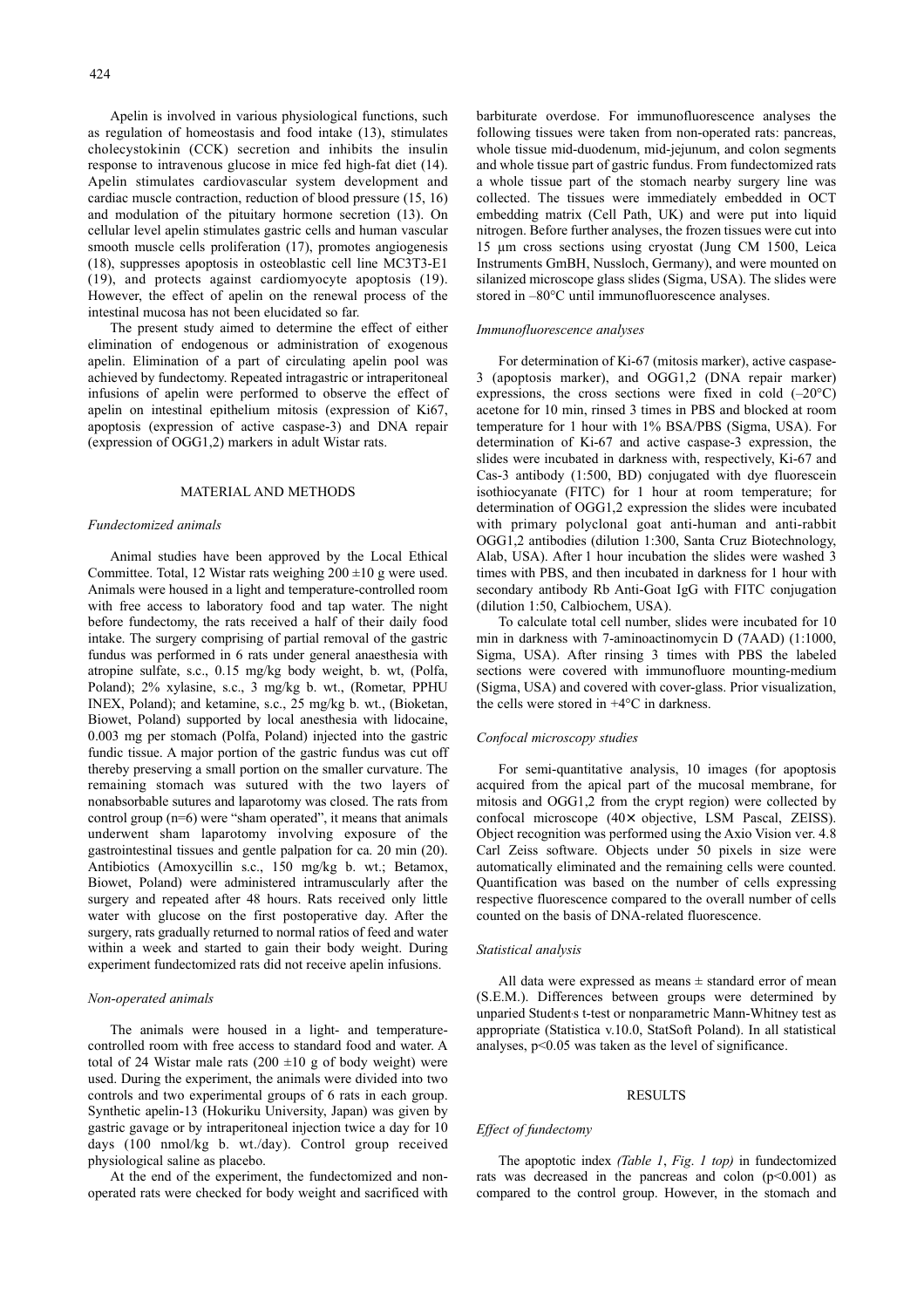jejunum crypts it was increased, and in the duodenum it was unchanged. The mitotic index *(Table 1*, *Fig*. *1 middle)* in fundectomized rats was decreased in all examined gastrointestinal tissues as compared to control group ( $p<0.001$ ). Enzyme OGG1,2 expression *(Table 1*, *Fig*. *1 bottom)* in fundectomized rats was significantly reduced in all examined gastrointestinal tissues  $(p<0.001)$ , excepted in the gastric tissue where the OGG1,2 expression was increased (p=0.001) as compared to control.

### *Effect of exogenous apelin-13*

Intraperitoneal administration of apelin-13 caused a significant decrease of apoptotic and mitotic indexes (*Table 2*)*,* in all gastrointestinal tissues as compared to control  $(p<0.001)$ . Intraperitoneal administrtion of apelin-13 caused a decrease of OGG1,2 expression in the stomach, jejunum and colon  $(p<0.001)$ as compared to the control group (*Table 2*). In contrast, in the

*Table 1*. The effect of fundectomy on the apoptosis, mitosis and OGG1,2 expression in the upper gastrointestinal tract and pancreas of adult rats. Quantification was based on the number of active caspase-3, Ki-67 or OGG1,2 expressing cells compared to the total number of cells counted on the basis of 7-AAD related fluorescence. In the intestine, apoptosis was measured in the villous epithelium. Mitosis and OGG1,2 expression were measured in the crypts. Values are given as %.

|                |                      | <b>Gastrointestinal tract segments</b> |                       |                     |                     |                     |
|----------------|----------------------|----------------------------------------|-----------------------|---------------------|---------------------|---------------------|
|                | <b>Groups</b>        | Pancreas                               | <b>Fundus stomach</b> | Duodenum            | Mid-jejunum         | Colon               |
|                | Control              | $37.45 \pm 0.93$                       | $16.90 \pm 0.38$      | $24.13 \pm 0.48$    | $20.15 \pm 1.20$    | $38.47 \pm 0.71$    |
|                | Apoptosis Fundectomy | $14.34 \pm 0.26***$                    | $20.19 \pm 0.66***$   | $25.25 \pm 0.84$    | $33.18 \pm 0.72***$ | $26.82 \pm 0.07***$ |
|                | Control              | $32.08 \pm 2.56$                       | $17.34 \pm 0.85$      | $19.59 \pm 0.69$    | $21.17 \pm 0.26$    | $7.58 \pm 0.27$     |
| <b>Mitosis</b> | Fundectomy           | $17.18 \pm 1.16***$                    | $11.29 \pm 0.32***$   | $9.48 \pm 0.37***$  | $13.53 \pm 0.37***$ | $3.88 \pm 0.25***$  |
|                | Control              | $19.94 \pm 0.58$                       | $11.53 \pm 0.34$      | $21.46 \pm 0.36$    | $60.23 \pm 0.91$    | $36.79 \pm 0.92$    |
| OGG1,2         | Fundectomy           | $11.55 \pm 0.28***$                    | $16.60 \pm 0.23***$   | $18.08 \pm 0.42***$ | $17.48 \pm 0.41***$ | $19.03 \pm 0.35***$ |

Value are given as means ± S.E.M. (n=6). Unparied Students t-test or nonparametric Mann-Whitney test (\*\*\* p<0.001).



*Fig*. *1*. Representative images from confocal microscope showing apoptosis expression visualized by Cas-3 antibody (*top*), mitosis expression visualized by Ki-67 antibody (*middle*), and expression of DNA repair enzyme OGG1,2 visualized by anti-rabbit OGG1,2 antibody with secondary antibody Rb anti-goat IgG (*bottom*) conjugated with FITC (green fluorescence) in the gastrointestinal tissues of rats after fundectomy (a - pancreas; b - fundus part of stomach; c - duodenum; d - mid-jejunum; e - colon). Red fluorescence visualized cell nuclei stained with 7-aminoactinomycin D (7AAD) (1:1000). Bar =100 µm.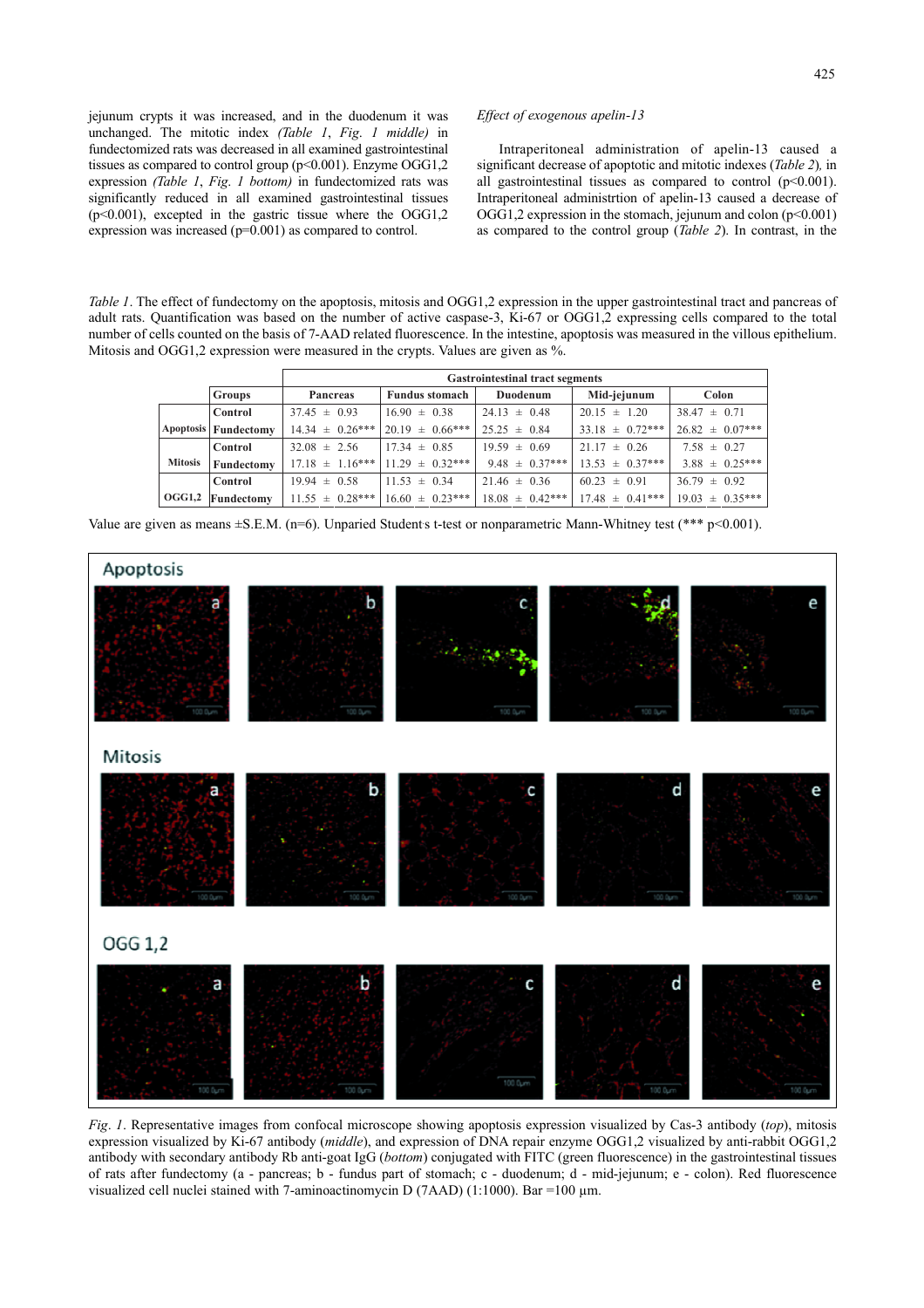*Table 2*. The effect of intraperitoneal (i.p.) infusion of apelin-13 (100 nmol/kg b. wt./day for 10 days) on the apoptosis, mitosis and OGG1,2 expression in the upper gastrointestinal tract and pancreas of adult rats. Quantification was based on the number of active caspase-3, Ki-67 or OGG1,2 expressing cells compared to the total number of cells counted on the basis of 7-AAD related fluorescence. In the intestine, apoptosis was measured in the villous epithelium. Mitosis and OGG1,2 expression were measured in the crypts. Values are given as %.

|                  |               | <b>Gastrointestinal tract segments</b> |                       |                    |                     |                     |
|------------------|---------------|----------------------------------------|-----------------------|--------------------|---------------------|---------------------|
|                  | <b>Groups</b> | <b>Pancreas</b>                        | <b>Fundus stomach</b> | Duodenum           | Mid-jejunum         | Colon               |
|                  | Control       | $13.45 \pm 2.39$                       | $12.17 \pm 0.98$      | $25.83 \pm 1.62$   | $24.69 \pm 1.22$    | $25.85 \pm 0.34$    |
| <b>Apoptosis</b> | Apelin, i.p.  | $6.49 \pm 1.08***$                     | $6.19 \pm 1.06***$    | $2.39 \pm 0.66***$ | $19.58 \pm 1.49***$ | $15.62 \pm 0.65***$ |
|                  | Control       | $18.95 \pm 0.39$                       | $24.25 \pm 0.62$      | $28.68 \pm 1.03$   | $25.36 \pm 1.47$    | $17.05 \pm 1.83$    |
| <b>Mitosis</b>   | Apelin, i.p.  | $4.07 \pm 1.02***$                     | $4.47 \pm 1.29***$    | $9.06 \pm 1.22***$ | $11.21 \pm 1.16***$ | $8.25 \pm 0.59***$  |
|                  | Control       | $6.46 \pm 1.07$                        | $7.47 \pm 1.18$       | $5.74 \pm 0.29$    | $6.22 \pm 1.17$     | $16.44 \pm 0.15$    |
| OGG1,2           | Apelin, i.p.  | $8.40 \pm 0.95^*$                      | $2.21 \pm 0.91***$    | $5.93 \pm 0.83$    | $4.44 \pm 0.42***$  | $4.29 \pm 0.43***$  |

Value are given as means  $\pm$ S.E.M. (n=6). Unparied Students t-test or nonparametric Mann-Whitney test (\* p<0.05; \*\*\* p<0.001).

*Table 3*. The effect of intragastric (i.g.) infusion of apelin-13 (100 nmol/kg b. wt./day for 10 days) on the apoptosis, mitosis and OGG1,2 expression in the upper gastrointestinal tract and pancreas of adult rats. Quantification was based on the number of active caspase-3, Ki-67 or OGG1,2 expressing cells compared to the total number of cells counted on the basis of 7-AAD related fluorescence. In the intestine, apoptosis was measured in the villous epithelium. Mitosis and OGG1,2 expression were measured in the crypts. Values are given as %.

|                |                        | <b>Gastrointestinal tract segments</b> |                       |                     |                     |                    |
|----------------|------------------------|----------------------------------------|-----------------------|---------------------|---------------------|--------------------|
|                | <b>Groups</b>          | <b>Pancreas</b>                        | <b>Fundus stomach</b> | Duodenum            | Mid-jejunum         | Colon              |
|                | Control                | $16.25 \pm 1.36$                       | $10.65 \pm 0.74$      | $31.47 \pm 0.35$    | $30.73 \pm 1.47$    | $26.49 \pm 1.67$   |
|                | Apoptosis Apelin, i.g. | $7.65 \pm 1.34***$                     | $8.40 \pm 1.18**$     | $26.14 \pm 1.38***$ | $20.52 \pm 1.95***$ | $26.60 \pm 1.78$   |
|                | Control                | $6.83 \pm 0.99$                        | $4.87 \pm 0.93$       | $4.15 \pm 0.33$     | $6.50 \pm 0.19$     | $1.97 \pm 0.73$    |
| <b>Mitosis</b> | Apelin, i.g.           | $4.34 \pm 0.6***$                      | $3.66 \pm 0.58^*$     | $2.49 \pm 0.33***$  | $3.78 \pm 0.82***$  | $3.76 \pm 0.36***$ |
|                | Control                | $4.16 \pm 0.58$                        | $2.25 \pm 1.07$       | $6.00 \pm 0.68$     | $7.41 \pm 0.62$     | $5.03 \pm 0.53$    |
| OGG1,2         | Apelin, i.g.           | $4.60 \pm 0.51$                        | $2.82 \pm 0.71$       | $3.76 \pm 0.66***$  | $2.66 \pm 0.62***$  | $3.68 \pm 0.5**$   |

Value are given as means  $\pm$ S.E.M. (n=6). Unparied Students t-test or nonparametric Mann-Whitney test (\* p<0.05; \*\* p<0.01; \*\*\*  $p<0.001$ ).

pancreas the OGG1,2 expression was increased ( $p<0.001$ ) as compared to control, and unchanged in the duodenum.

Intragastric administration of apelin-13 (*Table 3*, *Fig*. *1 bottom*) caused a significant decrease of apoptotic index  $(p \le 0.001)$  in all, except colon, examined gastrointestinal tissues as compared to control. Intragastric administration of apelin-13 (*Table 3*) significantly reduced the number of mitotic cells in all, except colon, examined gastrointestinal tissues  $(p<0.001)$  as compared to control group. In the colon, however, the mitotic index was increased  $(p<0.001)$  as compared to control. Intragastric administration of apelin-13 (*Table 3*) reduced enzyme OGG1,2 expression in the duodenum, jejunum and colon  $(p<0.01)$  as compared to the control group. No effect of intragastric apelin-13 on OGG1,2 expression in the pancreas and stomach was observed.

### **DISCUSSION**

In brief, our results showed that both exogenous apelin-13 administrations, intraperitoneal and intragastric, markedly reduced cell apoptosis, mitosis and DNA damages in all examined gastrointestinal tissues. Different results were obtained in animals with part of apelin producing cells removed by fundectomy. In fundectomized rats, the number of apoptotic cells in the stomach and jejunum was increased which was in agreement with infusion studies. In contrast, in the pancreas and colon the apoptosis was decreased. Mitotic index in fundectomized rats was decreased in all gastrointestinal tissues examined which contrasts with infusion studies. Regarding OGG1,2 expression, only results from the stomach are in agreement with infusion studies, whereas in the other tissues the results are opposite from expected following infusion studies.

Concerning infusion studies, similar effects were obtained after intragastric and intraperitoneal administration which suggests that endogenous apelin may easily pass into gastric lumen like into the circulation, and thereby act on the mucosa from both, circulating blood and gastrointestinal lumen. However, effect of apelin on pancreatic enzymes activity depends on the way of administration: apelin administered into the duodenal lumen significantly increased pancreatic protein and trypsin outputs and intravenous boluses of apelin reduced the juice volume, protein and trypsin outputs (21). Our injection studies also revealed that exogenous apelin seem to inhibit the renewal of the gastrointestinal tissues, though without disrupting gut epithelium integrity or inducing local inflammatory response (histology data not shown). The differences between infusion and fundectomy studies indicate that physiological apelin of gastric origin may control epithelial cell turnover, at least in the stomach.

In fundectomized animals an increase in the number of DNA damages helps to explain increased apoptosis. Fundectomy reduces luminal apelin and it may in turn increase cell apoptosis in the small intestine, what suggests that endogenous gastric apelin can be involved in small intestinal cell turnover. The discrepancies in results between fundectomized and infused rats suggest that other than apelin regulatory factors may notably control epithelial regeneration. The number of endogenous regulators that stimulate gastrointestinal epithelial cells turnover is high, including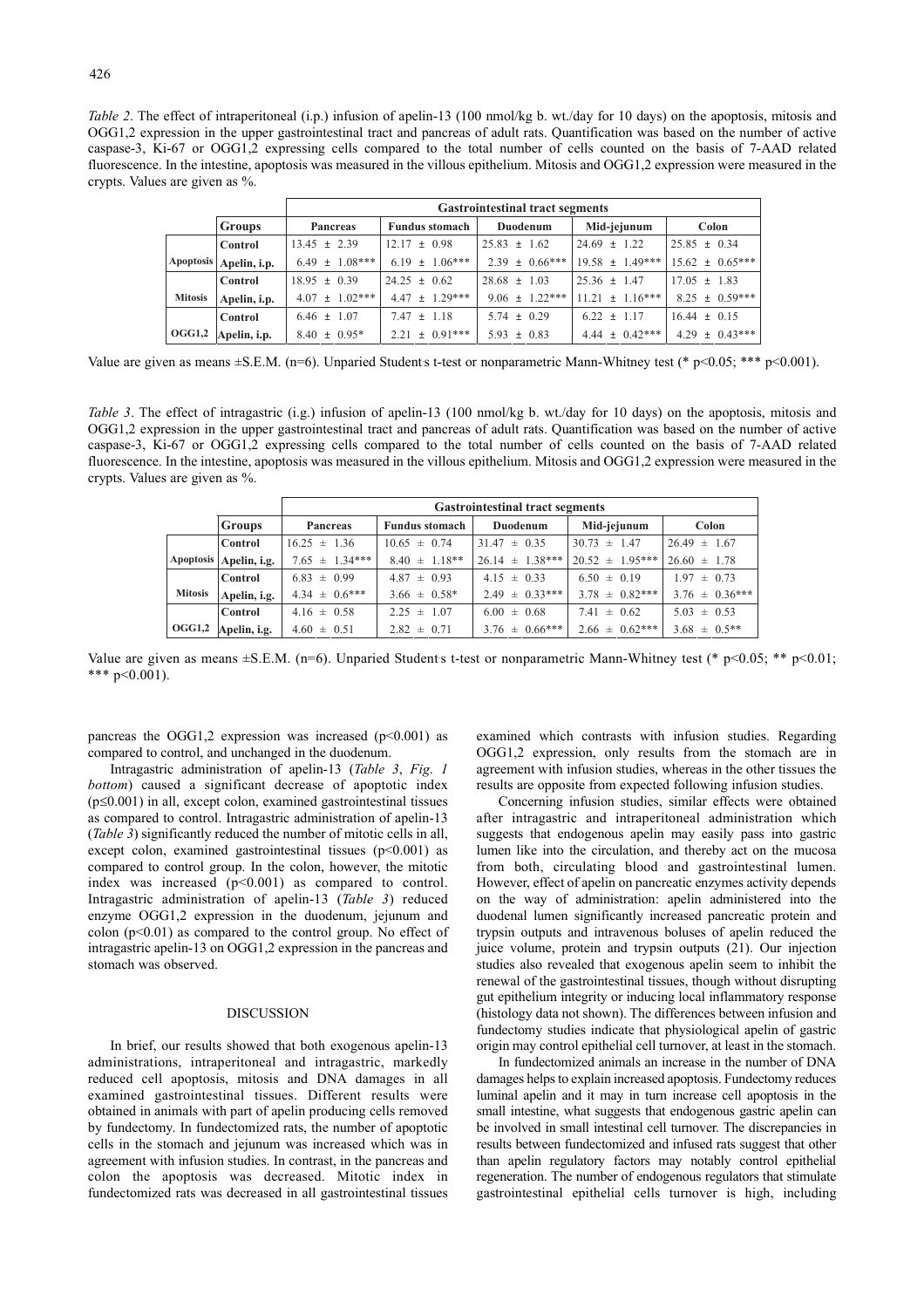autonomic nerves, leptin, ghrelin, gastrin, CCK, growth factors  $(e.g., EGF, TGF- $\alpha$ ), and many other. Apelin interacting with them,$ may influence their release into blood, and thereby affect epithelial renewal as well as other physiological function in the pancreas, stomach and small intestine (22, 23). It was previously described that intraperitoneal administration of apelin in normal and obese mice reduced insulin and leptin level (14). In our study, apelin reduced number of cells with DNA damages and suppressed apoptosis and mitosis evidences of its protective effect on the cells. Observed phenomenon, when less cells divide and less cells die, suggests that apelin may improve cell general condition. In our recent *in vitro* study we have confirmed this phenomenon in intestinal crypt cell line IEC-6 (data not published).

The effect of apelin on the mitosis and apoptosis processes is intensively investigated in cardiovascular and in the other tissues, no studies were performed in gastrointestinal tissues so far. Also there are no studies, to our knowledge, on the effects of apelin on DNA repair processes in gastrointestinal tissues. Other reports showed that apelin may either stimulate (19, 24, 25, 26) or inhibit (24, 27) cell proliferation depending on the cell line concerned. Acute exposure of rat pups to hypoxia lowered gastric and colonic epithelial cell proliferation and hypoxia in combination with apelin treatment increased epithelial proliferation (24). In the *in vitro* study, apelin increased cell proliferation of enteric cells exposed to hypoxia (24). Apelin-13 also stimulates gastric, osteoblastic and vascular smooth muscle cells proliferation (17, 19, 25, 26). To explain mechanisms concerned, Li *et al*. (25) reported that apelin-13 decreased the proportion of cell in the G0/G1 phase, while increased the number of cells in S phase and increased the levels of cyclin D1, cyclin E and pERK1/2. In turn, Liu *et al*. (26) suggested that apelin promoted vascular smooth muscle cells (VSMCs) proliferation through PI3K/Akt signaling transduction pathway. Apelin did not increase cell proliferation in human non-small cell lung cancer NSCLC cell *in vitro*, but increased apelin levels by gene transfer to NSCLC cells stimulated tumor growth and microvessel densities and perimeters *in vivo* (27). Kasai *et al*. (28) suggested that apelin suppressed proliferation of endothelial cells independent of vascular endothelial growth factor VEGF/VEGF receptor 2 signaling pathway and that apelin is a prerequisite factor for hypoxia-induced retinal angiogenesis.

While reports concerning the effect of apelin on cell proliferation are conflicting, then these concerning involvement of apelin in cell apoptosis emphasize with one consent its antiapoptotic function, including our data. Namely, apelin inhibited cardiomyocyte and human vascular smooth muscle cells (VSMCs) apoptosis induced by serum deprivation trough increasing Akt and mTOR phosphorylation (29, 30). Xie *et al*. (31) and Tang *et al*. (19) reported that apelin suppressed apoptosis of human and mouse osteoblasts through a APJ/PI-3 kinase/Akt signaling pathway. Apelin-13 also reduced apoptosis in bone marrow mesenchymal stem cells (BMSCs) from adult rats - the anti-apoptotic effects were blocked by inhibiting MAPK/ERK1/2 and PI3K/Akt signaling pathways (32).

In summary, intraperitoneal and intragastric administrations of apelin-13 causes similar effect on intestinal epithelium mitosis, apoptosis and DNA repair enzyme (OGG1/2) expression. Endogenous gastric apelin contributes to the renewal of the intestinal epithelium in adult rats. Pharmacological doses of apelin-13 may reduce the cell turnover in the upper gastrointestinal tract epithelium and pancreas, and improve the overall gut health.

*Acknowledgements:* This study was supported by Ministry for Research and Higher Education, Poland. Grant N N311 082737.

Conflict of interests: None declared.

### **REFERENCES**

- 1. Tatemoto K, Hosoya M, Habata Y, Fujii R, Kakegawa T, Zou M. X, *et al*. Isolation and characterization of a novel endogenous peptide ligand for the human APJ receptor. *Biochem Biophys Res Commun* 1998; 251: 471-476.
- 2. Lee DK, Cheng R, Nguyen T, *et al*. Characterization of apelin, the ligand for the APJ receptor. *J Neurochem* 2000; 74: 34-41.
- 3. De Mota, Lenkei N, Llorens-Cortes C. Cloning, pharmacological characterization and brain distribution of the rat apelin receptor. *Neuroendocrinology* 2000; 72: 400-407.
- 4. Higuchi K, Masaki T, Gotoh K, *et al*. Apelin, an APJ receptor ligand, regulates body adiposity and favors the messenger ribonucleic acid expression of uncoupling proteins in mice. *Endocrinology* 2007; 148: 2690-2697.
- 5. Kawamata Y, Habata Y, Fukusumi S, *et al*. Molecular properties of apelin: tissue distribution and receptor binding. *Biochim Biophys Acta* 2001; 1538: 162-171.
- 6. O'Dowd BF, Heiber M, Chan A, *et al*. A human gene that shows identity with the gene encoding the angiotensin receptor is located on chromosome 11. *Gene* 1993; 136: 355-360.
- 7. Foldes G, Horkay F, Szokodi I, *et al*. Molecular and functional characteristics of APJ. Tissue distribution of mRNA and interaction with the endogenous ligand apelin. *J Biol Chem* 2000; 275: 21061-21067.
- 8. Medhurst AD, Jennings CA, Robbins MJ, *et al*. Pharmacological and immunohistochemical characterization of the APJ receptor and its endogenous ligand apelin. *J Neurochem* 2003; 84: 1162-1172.
- 9. Kapica M, Jankowska A, Antushevich H, *et al*. The effect of exogenous apelin on the secretion of pancreatic juice in anaesthetized rats. *J Physiol Pharmacol* 2012; 63: 53-60.
- 10. Susaki E, Wang G, Cao G, Wang HQ, Englander EW, Greeley GH. Apelin cells in the rat stomach. *Regul Pept* 2005; 129: 37-41.
- 11. Wang G, Kundu R, Han S, *et al*. Ontogeny of apelin and its receptor in the rodent gastrointestinal tract. *Regul Pept* 2009; 158: 32-39.
- 12. Wang G, Anini Y, Wei W, *et al*. Apelin, a new enteric peptide: localization in the gastrointestinal tract, ontogeny, and stimulation of gastric cell proliferation and of cholecystokinin secretion. *Endocrinology* 2004; 145: 1342- 1348.
- 13. Taheri S, Murphy K, Cohen M, Sujkovic E, Kennedy A, Dhillo W. The effects of centrally administered apelin-13 on food intake, water intake and pituitary hormone release in rats. *Biochem Biophys Res Commun* 2002; 291: 1208-1212.
- 14. Castan-Laurell I, Dray C, Attane C, Duparc T, Knauf C, Valet P. Apelin, diabetes, and obesity. *Endocrine* 2011; 40: 1-9.
- 15. Ishida J, Hashimoto T, Hashimoto Y, *et al*. Regulatory roles for APJ, a seven-transmembrane receptor related to angiotensin-type 1 receptor in blood pressure in vivo. *J Biol Chem* 2004; 279: 26274-26279.
- 16. Tatemoto K, Takayama K, Zou MX, *et al*. The novel peptide apelin lowers blood pressure via a nitric oxide-dependent mechanism. *Regul Pept* 2001; 99: 87-92.
- 17. Wang G, Anini Y, Wei W, *et al*. Apelin, a new enteric peptide: localization in the gastrointestinal tract, ontogeny, and stimulation of gastric cell proliferation and of cholecystokinin secretion. *Endocrinology* 2004; 145: 1342- 1348.
- 18. Rayalam S, Della-Fera MA, Kasser T, Warren W, Baile CA. Emerging role of apelin as a therapeutic target in cancer: a patent review recent pat anticancer *Drug Discov* 2011; 6: 367-272.